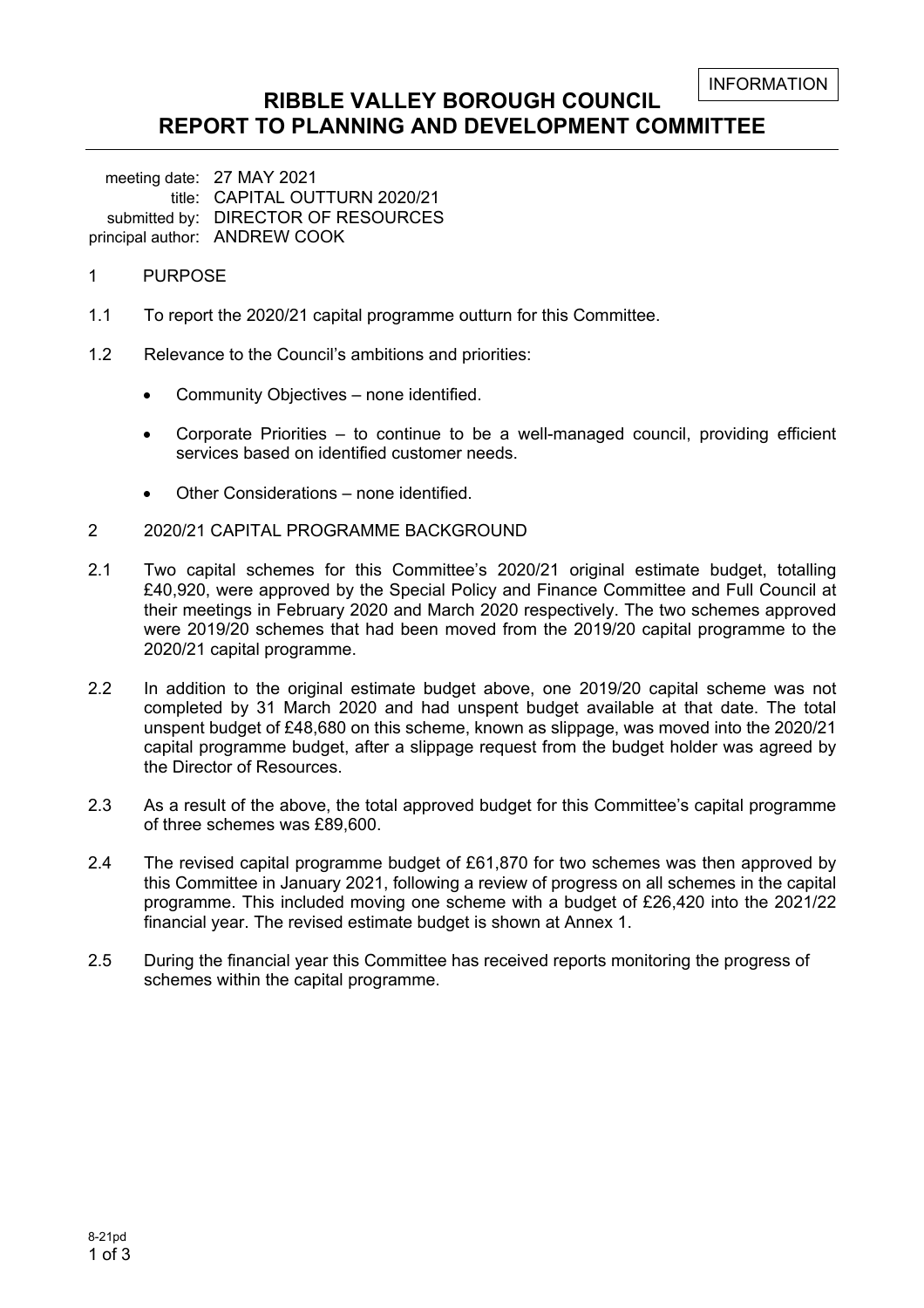### 3 CAPITAL OUTTURN 2020/21

3.1 Annex 1 shows this Committee's capital programme outturn position by scheme, including budget approvals and actual expenditure in-year. The table below summarises the final outturn position.

| Original<br><b>Estimate</b><br>2020/21<br>£ | <b>Budget</b><br>Moved<br>from<br>2019/20 | <b>Slippage</b><br>from<br>2019/20<br>£ | Total<br><b>Approved</b><br><b>Budget</b><br>2020/21<br>ĿΙ | <b>Revised</b><br><b>Estimate</b><br>2020/21<br>£ | <b>Budget</b><br><b>Moved to</b><br>2021/22<br>£ | <b>Actual</b><br><b>Expenditure</b><br>2020/21 | Requested<br><b>Slippage</b><br>into<br>2021/22<br>19 |
|---------------------------------------------|-------------------------------------------|-----------------------------------------|------------------------------------------------------------|---------------------------------------------------|--------------------------------------------------|------------------------------------------------|-------------------------------------------------------|
| 0                                           | 40,920                                    | 48.680                                  | 89,600                                                     | 61,870                                            | 26.420                                           | 61,862                                         | 0                                                     |

- 3.2 Actual expenditure on this Committee's 2020/21 capital programme was £61,862, which is 99.99% of the revised estimate budget.
- 3.3 Both schemes in this Committee's revised estimate capital programme were completed inyear.
- 4 CONCLUSION
- 4.1 Both schemes in this Committee's revised estimate capital programme were completed inyear and within the revised estimate budget approved in January 2021.

### SENIOR ACCOUNTANT **EXECUTE:** DIRECTOR OF RESOURCES

PD8-21/AC/AC 10 May 2021

For further information please ask for Andrew Cook.

BACKGROUND PAPERS – None